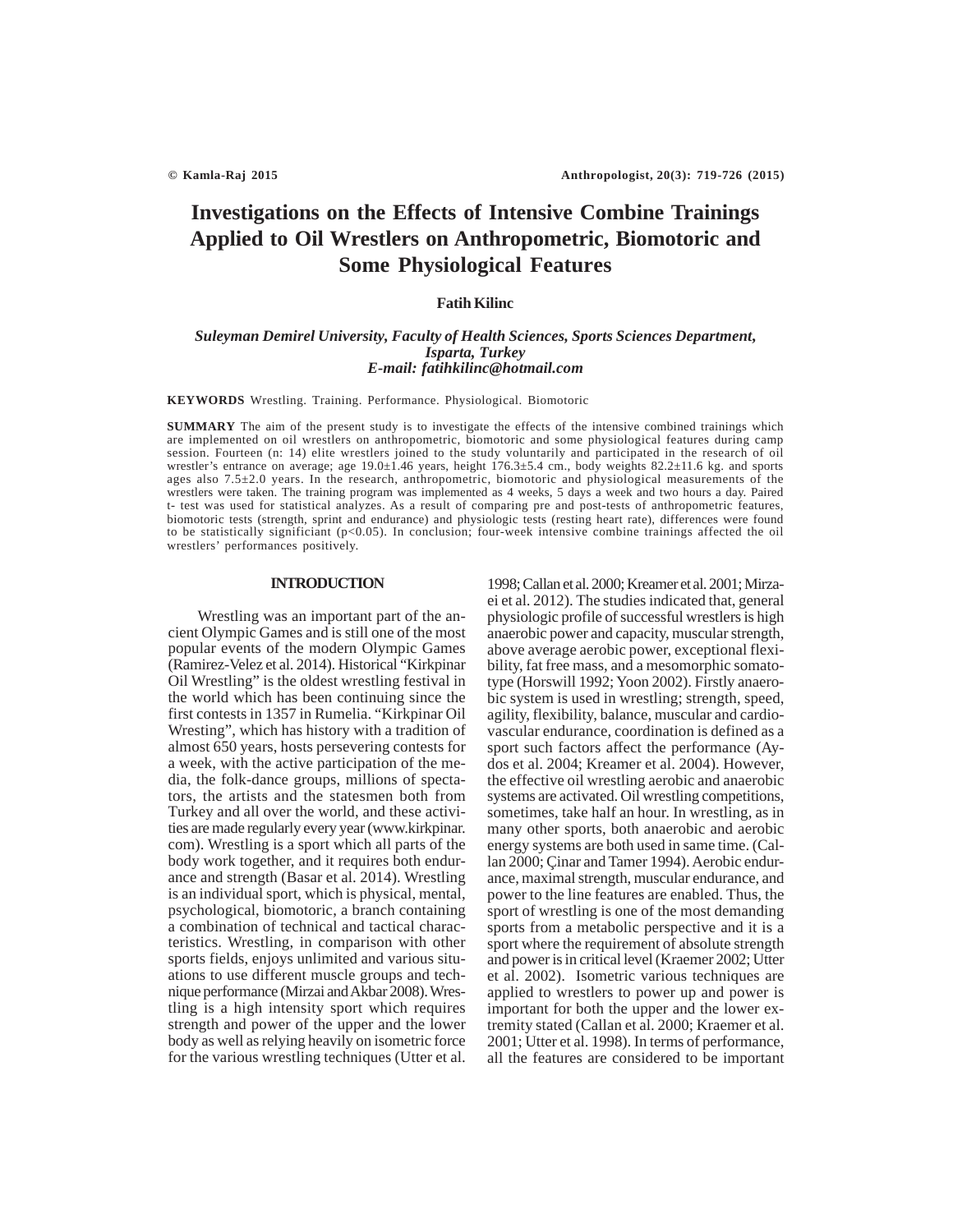and complex activities (Cvetkovic et al. 2005; Kilinç 2008). Wrestling combined with the features of a branch must also include the properties such as the combination of training. Further more, the combination of a single property development rather than training to improve proportional covers all the features of the programme. For this, the researchers have short and intense periods of camp due to the expiration of sport scientists/coaches could be considered as a preferred training model (Bompa 1999; Kilinç 2008). Combination of training and testing is an indispensable precondition for the data obtained through combined training plan (Holviala et al. 2012).The aim of this study, is to investigate the effects of combine trainings applied to oil wrestlers on anthropometric, biomotoric (strength, speed, endurance), and some of the physiological properties.

# **METHODOLOGY**

In oil wrestling, it is difficult to perform the desired actions on the basis of offense and defense attacks comfortably implemented. Olive oil is difficult to put pressure on the opponent due to its lubricity. However, Greco Roman Wrestling free style or the more difficult structural features. Oil wrestling events held once a year for a combined training program is needed to be successful. Performance components made simultaneously in a short time considered important in the combined training.

# **Subjects**

Fourteen (14) elite oil wrestlers (8 national) participated to the study voluntarily and the properties of oil wrestlers are given in Table 1. After competing in combined training Kirkpinar 13 oil wrestling, wrestler managed to enter the top 10 in their respective categories among 200 oil wrestlers. Thus, this study meets widely accepted ethical standards.

#### **Procedures**

The subjects were tested while wearing standard sportswear (sport shoes, shorts, and Tshirt), 2-3 hours after their usual breakfast and lunch. Physical, biomotoric and physiological tests were performed at 10:00 a.m., biomotoric tests at 15:00 p.m. Pretests and posttests in the oil wrestlers were performed simultaneously in the same sport hall. The oil wrestlers did stretching and warming-up exercises before the biomotoric tests. There was no training provided when pretest or posttest was performed. The intensity and range of the sessions were adjusted according to the pretest results of the oil wrestlers. In the present study, the psychological and socioeconomic conditions of athletes were not assessed.

## *Height and Body Weight Measurements*

The ages of all oil wrestlers were registered as the year of birth on their identity card. The height of the athletes in the research group was determined as centimeters with a height measuring SCALA 0.1 cm. accuracy of measurement. In the present research, the body weight of the athletes was measured as kg by a digital weigthing machine for 1 g. accuracy of measurement with their sportswear (shorts) but without shoes (Tamer 2000).

#### *Skinfold Measurements*

 Triceps, biceps, subscapula, pectoral, suprailiac, abdomen and quadriceps muscles were measured according to a standard anthropometric measurement protocol using skinfold calipers (HOLTAIN) calibrated to 10 g/mm<sup>2</sup> (Holtain Ltd., Crymycn, UK) (Zorba and Ziyagil 1995). Lange the formula (biceps**+**triceps**+** subscapula**+** pectoral**+** suprailiac**+** quadriceps) **x** 0.097**+**3.64 was used to determine body fat percentage (Açikada et al. 1991).

# *Circumference Measurements*

 An APTAMIL (Aptamil Company) brand inflexible 7 mm-wide measuring tape was used. Measured body parts were shoulder, hip, arm (full extension and elbow at 90 degrees contraction), forearm (full extension and elbow at 90 degrees contraction) and thigh (at full extension and contraction).

# **Maximal Strength Tests (1RM)**

Maximal strength tests (1RM) were performed by condition machine PRECOR, (USA). Activation of major muscle in oil wrestler in strenght tests was aimed as fellows; Shoulder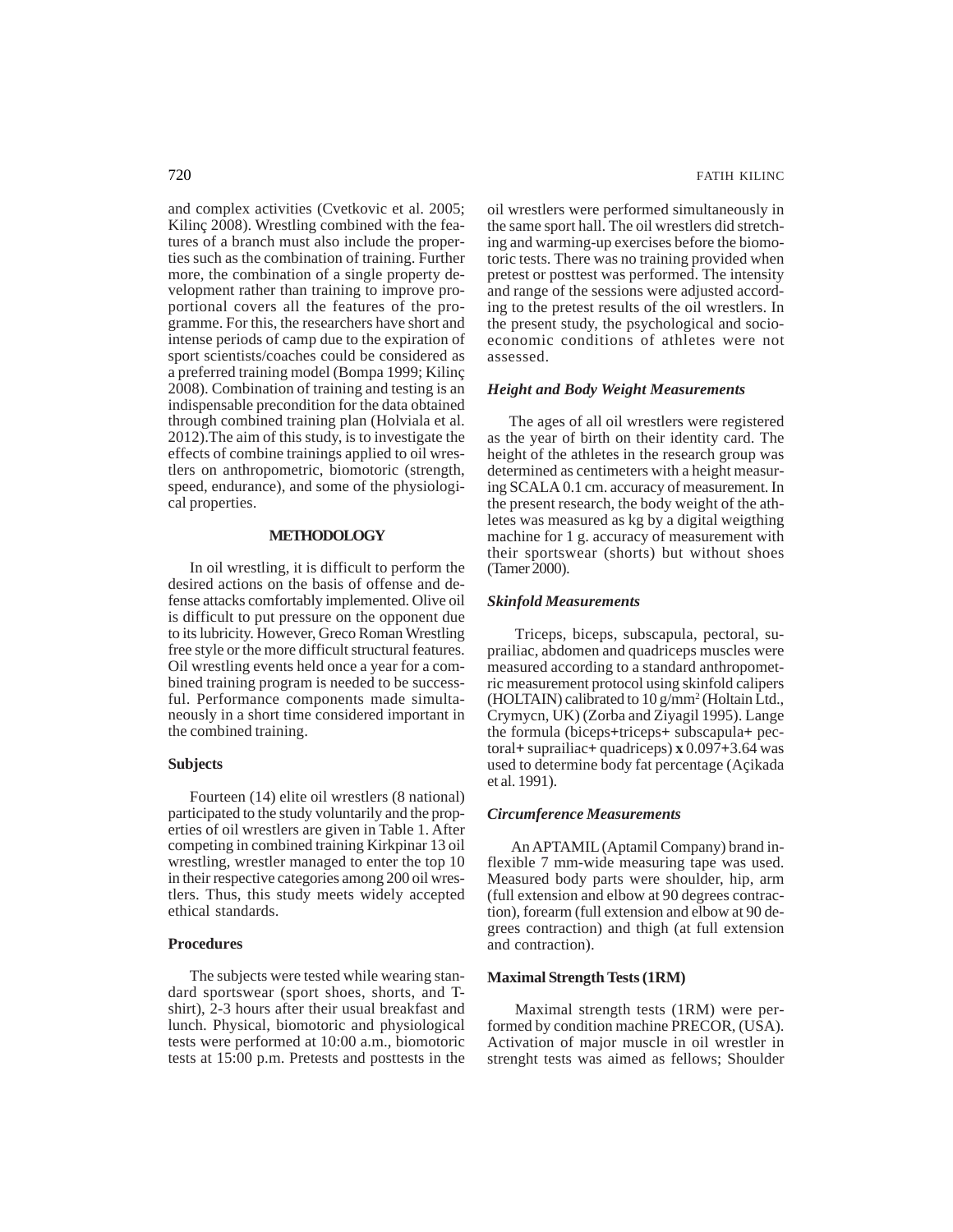presses, Triceps press down, Biceps Curl, Leg curl, Lat Pull Down, Leg Extantion; the score for a one-repetition maximum (1-RM) was recorded (kg). (Anderson et al 2008; Balabinis et al. 2003; Mcguigan et al. 2006).

#### **50-100-200 m. Sprint Tests**

The 50-100-200 m. sprint test was timed electronically (TECNEQUIE). The test was performed with a high start method in a sports hall and the scores were recorded as second-split second.

#### **3000 m. Endurance Test**

The test was performed according to the endurance classification, endurance (3000 *m*.) test. The test was performed with a high start method in a sports field and the scores were recorded as minute-second.

# **How to Measure the Heart Rate**

 The heart rates were measured with a PO-LAR RS 400 (FINLAND) heart rate measuring device worn on the left wrists of the athletes like a watch and an elastic band being smoothly wrapped around their chest and the heart rates were followed on device measured for 6 stopwatch registered as passive pulse before training and active (maximal) pulse after training every morning during 3 days.

The training program in Figure 1 consisting of 1 period, 1 month, 4 weeks, 18 training days, 7 training matches, 5 resting days and 80 total training hours. Two medical examinations were provided before pretest and posttest. The weekly loading intensity was increased gradually until the competition period. The intensity of weekday was increased in the same way. Figure 1 shows that as part of the loading intensity of days, pretest and posttest were performed on the 1-2 and 30 days. Thus, the loading intensity was increased on week days to enable adaptation to the demands of semi- final and final games.

Instead of focusing on only one characteristic, a combined training method was preferred to de-

**Table1: Physical characteristics of oil wrestlers**

velop all the necessary performance characteristics (physiological, biomotoric, technical and tactical) by changing the ratio of loading intensity.

# *Strength Training Plan*

In oil wrestlers, the loading intensity of each athlete was identified according to maximal unit values measured before training. These values were Shoulder Press (1-RM), Leg Extension (1- RM), Triceps Press Down (1-RM), Leg Curl (1- RM), Lat Pul Down (1-RM), Biceps Curl (1-RM), Chest Press (1-RM) and Leg Press (1-RM). Training sessions were based on micro-planning and individual characteristics.

## *Sprint Training Plan*

Sprint training designated as 20 m (10 reps).- 50 m (10 reps). 100 m (10 reps). -200 m. (5 reps). 400 m. (5 reps). 800 m (3 reps). Given full rest between sets. Training sessions were based on micro-planning and individual characteristics.

#### *Endurance Training Plan*

The values in Figure 1 (training program), based on the results of tests before training, were designed to develop aerobic endurance. Endurance training was designated as 3000 m (1 week 2 reps, 2. weeks 3 reps, 3. week 3 reps, 4 week 4 reps). Training sessions were based on microplanning and individual characteristics.

## **RESULTS**

Fourteen elite level oil wrestlers (8 national) volunteered to participate in the study. After competing in combined training Kirkpinar 13 oil wrestling, wrestlers managed to enter the top 10 in their respective categories within 200 people.

In comparison of pre and post tets of oil wrestlers circumference measurements (shoulder, arm contraction, forearm arm contraction, chest and hip) ( $p<0.05$ ), were found to be significantly different (Table 2). This difference can be considered as the effects of combined training.

| Variables         |    | Minimum | Maximum | Mean  | <i>Std.</i> deviation |
|-------------------|----|---------|---------|-------|-----------------------|
| Age (year)        | 14 |         | 22      |       | 1.46                  |
| Body Weight (kg)  | 14 | 66      | 102     | 82.2  | 11.61                 |
| Height $(m)$      | 14 | 168     | 185     | 176.3 | 5.44                  |
| Sports Age (year) | 14 | 4.00    | 12.00   | 7.50  | 2.06                  |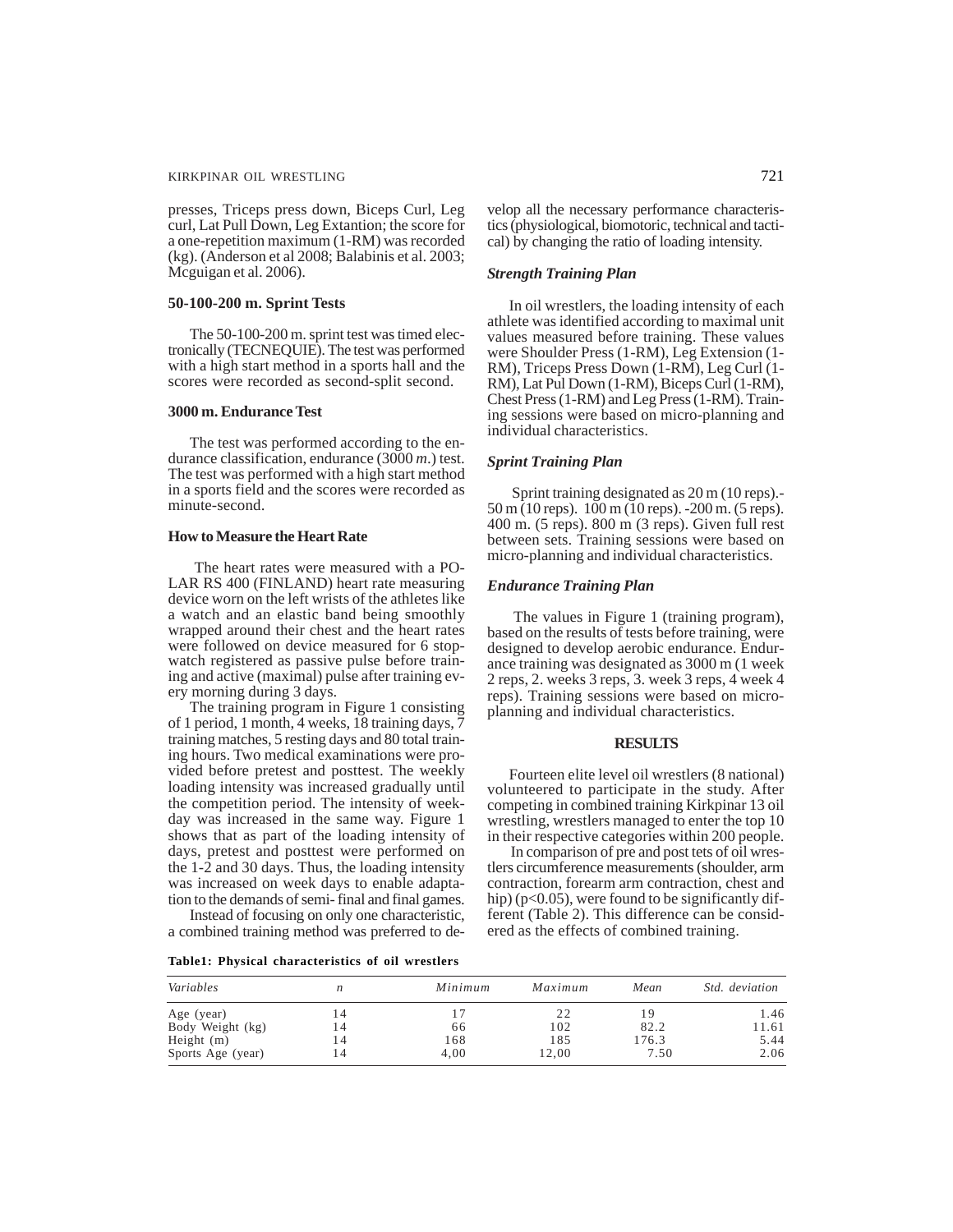| 1                       |                                                                  | <b>PERIOD</b>              |                         | <b>PERIOD I</b>          |                                                              |                         |                         |              |
|-------------------------|------------------------------------------------------------------|----------------------------|-------------------------|--------------------------|--------------------------------------------------------------|-------------------------|-------------------------|--------------|
| $\overline{\mathbf{2}}$ | <b>MOUNTH</b>                                                    |                            | <b>JUNE</b>             |                          |                                                              | <b>JULY</b>             |                         |              |
| $\overline{\mathbf{3}}$ | <b>WEEK</b>                                                      |                            | 1                       | $\overline{2}$           | $\overline{\mathbf{3}}$                                      | 4                       | 1                       |              |
| 5                       | <b>HELTH CONTROLS</b>                                            |                            | $\mathbf{1}$            | ٠                        | ۰                                                            | ٠                       | 1                       |              |
| $\overline{6}$          | <b>PERFORMANS TESTS</b>                                          |                            | $\overline{\mathbf{2}}$ | $\overline{\phantom{a}}$ |                                                              | $\frac{1}{2}$           | $\overline{2}$          |              |
|                         | ACCORDING TO WEEKS                                               | 100                        | 100<br>80               |                          |                                                              |                         |                         |              |
|                         | SEVERITY                                                         | 90                         | 60                      |                          |                                                              |                         |                         |              |
|                         |                                                                  | 80                         | 40                      |                          |                                                              |                         |                         |              |
|                         |                                                                  | 70                         |                         |                          |                                                              |                         |                         |              |
|                         |                                                                  | 60                         | 20                      |                          |                                                              |                         |                         |              |
|                         | <b>LOADING</b>                                                   | 50                         | 0                       |                          |                                                              |                         |                         |              |
| 7                       |                                                                  | 40                         | 1                       | 2                        |                                                              | 3                       | 4                       |              |
|                         |                                                                  | 100                        | 100                     |                          |                                                              |                         |                         |              |
|                         | ACCORDING TO                                                     | 90                         | 90<br>80                |                          |                                                              |                         |                         |              |
|                         |                                                                  | 60                         | 70<br>60                |                          |                                                              |                         |                         |              |
|                         |                                                                  | 50                         | 50<br>40                |                          |                                                              |                         |                         |              |
|                         |                                                                  | 40                         | $_{30}$<br>20           |                          |                                                              |                         |                         |              |
|                         | <b>SEVERIITY</b><br><b>LOADING</b><br><b>DAYS</b>                |                            | 10                      |                          |                                                              |                         |                         |              |
| 8                       |                                                                  |                            | $\alpha$<br>1 2 3 4 5 6 | $\tau$                   | 8 9 10 11 12 13 14 15 16 17 18 19 20 21 22 23 24 25 26 27 28 |                         |                         |              |
|                         |                                                                  | <b>MONDAY</b>              | PRTest                  | 2                        | $\overline{2}$                                               | 2                       | <b>PSTest</b>           |              |
|                         |                                                                  | <b>TUESDAY</b>             | <b>PRTest</b>           | 2                        | $\overline{\mathbf{c}}$                                      | $\overline{\mathbf{c}}$ | <b>PSTest</b>           |              |
|                         | <b>TRAINING</b><br>PLANNING<br>WEEKLY                            | <b>WEDNESDAY</b>           | $\overline{\mathbf{c}}$ | $\overline{\mathbf{c}}$  | $\overline{\mathbf{c}}$                                      | $\overline{\mathbf{c}}$ | D                       |              |
|                         |                                                                  | <b>THURSDAY</b>            | $\overline{\mathbf{c}}$ | $\overline{c}$           | $\overline{\mathbf{c}}$                                      | $\overline{\mathbf{c}}$ | D                       |              |
|                         |                                                                  | <b>FRIDAY</b>              | $\overline{\mathbf{c}}$ | $\overline{\mathbf{c}}$  | $\overline{2}$                                               | $\overline{\mathbf{c}}$ | <b>MATCH</b>            |              |
|                         |                                                                  | <b>SATURDAY</b>            | D                       | D                        | D                                                            | D                       | <b>MATCH</b>            |              |
| 9                       |                                                                  | <b>SUNDAY</b>              | M                       | M                        | M                                                            | M                       | <b>MATCH</b>            |              |
| 10                      |                                                                  | <b>TRAINING DAY NUMBER</b> | $\overline{\mathbf{3}}$ | 5                        | 5                                                            | 5                       | $\overline{\mathbf{0}}$ | 18           |
| 11                      |                                                                  | <b>MATCH NUMBER</b>        | 1                       | 1                        | 1                                                            | 1                       | $\overline{\mathbf{3}}$ | 7            |
| 12                      | TOTAL                                                            | <b>REST DAY NUMBER</b>     | 1                       | 1                        | 1                                                            | 1                       | $\overline{a}$          | 6            |
| 13                      |                                                                  | <b>TRAINING NUMBER</b>     | $6\phantom{.0}$         | 10                       | 10                                                           | 10                      | $\bf{0}$                | 36           |
| 14                      |                                                                  | <b>TRAINING TIME</b>       | 13                      | 19                       | 19                                                           | 19                      | $\bf{0}$                | 71           |
|                         | BIOMOTORIC<br>LOADING<br>DISTRIBITION<br>DISTRIBITION<br>C% 100) | <b>SPRINT %</b>            | 15                      | 15                       | 15                                                           | 15                      |                         |              |
|                         |                                                                  | STRENGTH(%)                | 15                      | 15                       | 15                                                           | 15                      |                         |              |
|                         |                                                                  | ENDURANCE (%)              | 50                      | 50                       | 50                                                           | 50                      |                         |              |
|                         |                                                                  | TECHNIC (%)                | 10                      | 10                       | 10                                                           | 10                      |                         |              |
| 15                      |                                                                  | TACTIC (%)                 | 10                      | 10                       | 10                                                           | 10                      | <b>MATCH</b>            |              |
| 16                      | <b>TOTAL % 100</b>                                               |                            | 100%                    | 100%                     | 100%                                                         | 100%                    |                         | <b>TOTAL</b> |

**Fig. 1. Combined Training Plan**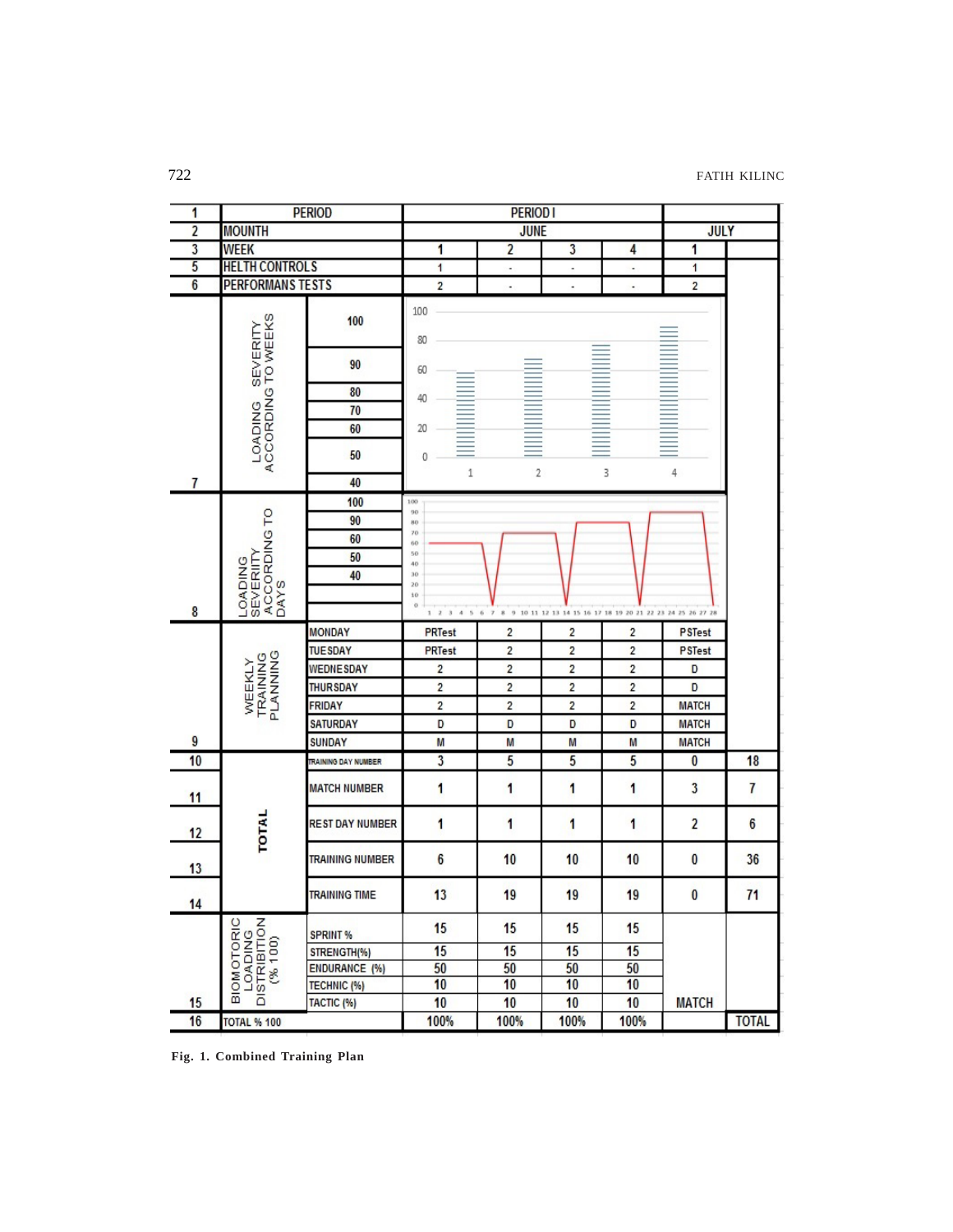**Table 2: Oil wrestlers' circumference measurements comparison of pre and post tests**

| Variables                       | Pre-test<br>(n:14) | Post-test<br>(n:14)        |
|---------------------------------|--------------------|----------------------------|
| Shoulder (cm)                   | $120.3 \pm 6.9$    | $121.5 + 6.6^*$            |
| $Arm$ (cm)                      | $32.5 + 4.7$       | $32.7 + 4.8$               |
| Arm Contraction (cm)            | $35.3 + 4.7$       | $35.8 + 4.6^*$             |
| Forearm (cm)                    | $28.9 + 3.8$       | $29.0 + 3.7$               |
| Forearm Arm<br>Contraction (cm) | $30.8 + 5.2$       | $31.2 + 5.1$ <sup>*</sup>  |
| Chest (cm)                      | $96.3 + 5.6$       | $97.3 + 5.5$ <sup>*</sup>  |
| Abdomen (cm)                    | $85.8 \pm 9.1$     | $85.4 + 8.2$               |
| $\text{Hip}$ (cm)               | $105.6 + 7.9$      | $103.2 + 7.3$ <sup>*</sup> |
| Thigh (cm)                      | $58.3 \pm 5.1$     | $58.4 \pm 5.2$             |
| P < 0.05                        |                    |                            |

In addition to this, there were significant difference between pre and post tests of oil wrestlers skinfold measurements (pectoralis, abdominal, suprailiac, quadriceps and body fat percentege) (p<0.05) (Table 3). This difference can be considered as the effects of endurance training.

**Table 3: Oil wrestlers' skinfold measurements comparison of pre and post tests**

| Variables                  | Pre-test<br>(n:14) | Post-test<br>(n:14)         |
|----------------------------|--------------------|-----------------------------|
| Subscapula $(mm,hg^{-1})$  | $15.3 + 3.2$       | $15.0 \pm 3.3$              |
| Triceps $(mm,hg^{-1})$     | $12.5 + 4.1$       | $12.0 + 3.9$                |
| Biceps $(mm,hg^{-1})$      | $5.2 + 1.7$        | $5.1 + 1.6$                 |
| Pectoralis $(mm,hg^{-1})$  | $9.2 + 2.9$        | $8.8 + 2.8$ <sup>*</sup>    |
| Abdominal $(mm,hg^{-1})$   | $21.4 + 7.1$       | $20.7 \pm 6.9$ <sup>*</sup> |
| Suprailiac $(mm,hg^{-1})$  | $9.3 + 2.8$        | $8.8 + 2.3^*$               |
| Quadriceps $(mm, hg^{-1})$ | $15.3 + 5.9$       | $14.6 + 5.6^*$              |
| Body Fat Percentege %      | $10.2 + 1.8$       | $9.9 \pm 1.7$               |
| (Lange formula)            |                    |                             |

 $*_{p<0.05}$ 

Differences were found significiantly in comparison of pre and post tests of oil wrestlers' heart rate measurements (morning resting heart rate, evening resting heart rate, 50 m, resting heart rate, 100 m, resting heart rate and 3000 m, maximal heart rate)  $(p<0.05)$  (Table 4). This difference can be considered as the effects of aerobic (endurance) training.

As it s shown in Table 5, there were significant differences in comparison of pre and post tests of oil wrestlers' heart rate measurements (Triceps Press Down, Leg Curl, Lat Pull, Biceps Curl and Chest Press) ( $p<0.05$ ). This difference can be considered as the effects of strength training.

In addition to this, pre and post tests of oil wrestlers' heart rate measurements (50 m, Sprint,

**Table 4: Oil wrestlers' heart rate measurements comparison of pre and post tests**

| Variables                                                  | Pre-test<br>(n:14) | Post-test<br>(n:14)         |
|------------------------------------------------------------|--------------------|-----------------------------|
| Morning Resting Heart Rate $57.6 \pm 5.8$<br>(Beats/min)   |                    | $53.4 \pm 7.1$              |
| Evening Resting Heart Rate $66.7 \pm 5.7$<br>(Beats/min)   |                    | $63.0 \pm 6.8$ <sup>*</sup> |
| 50 m, Resting Heart Rate $71.6 \pm 8.9$<br>(Beats/min)     |                    | $66.2 + 4.4$ <sup>*</sup>   |
| 50 m, Maximal Heart Rate $164.0 \pm 5.7$<br>(Beats/min     |                    | $165.3 \pm 4.1$             |
| 100 m, Resting Heart Rate $106.5 \pm 7.5$<br>(Beats/min)   |                    | $108.6 + 6.2$ <sup>*</sup>  |
| 100 m, Maximal Heart Rate $176.7 \pm 5.1$<br>(Beats/min)   |                    | $178.1 \pm 5.3$             |
| 200 m, Resting Heart Rate $114.1 \pm 8.7$<br>(Beats/min)   |                    | $117.0 \pm 5.3$             |
| 200 m, Maximal Heart Rate $176.2 \pm 5.6$<br>(Beats/min)   |                    | $178.7 + 4.1$               |
| 3000 m. Resting Heart Rate $124.5 \pm 7.8$<br>(Beats/min)  |                    | $120.5 \pm 5.3$             |
| 3000 m. Maximal Heart $181.7 \pm 10.8$<br>Rate (Beats/min) |                    | $182.3 + 3.8$ <sup>*</sup>  |

 $*p<0.05$ 

**Table 5: Oil wrestlers' 1RM measurements comparison of pre and post tests**

| Variables               | Pre-test<br>(n:14) | Post-test<br>(n:14)          |
|-------------------------|--------------------|------------------------------|
| Shoulder Press (kg)     | $93.2 \pm 4.6$     | $93.9 \pm 2.8$               |
| Leg Extansion $(kg)$    | $110.0 \pm 0.0$    | $110.0 \pm 0.0$              |
| Triceps Press Down (kg) | $86.7 + 11.1$      | $91.0 \pm 6.2$ <sup>*</sup>  |
| Leg Curl $(kg)$         | $72.1 + 13.1$      | $78.5 \pm 12.3$ <sup>*</sup> |
| Lat Pull (kg)           | $94.2 \pm 17.1$    | $98.9 \pm 14.8$ <sup>*</sup> |
| Biceps Curl (kg)        | $67.5 \pm 15.1$    | $72.8 \pm 13.2^*$            |
| Chest Press (kg)        | $108.9 + 17.1$     | $114.6 \pm 15.7^*$           |

 $*p<0,05$ 

100 m, Sprint, 200 m, Sprint, and 3000 m, Endurance) were also significantly different  $(p<0.05)$ (Table 6). This difference can be due to the effects of sprint and endurance training.

**Table 6: Oil wrestlers' sprint and endurance measurements comparison of pre and post tests**

| Variables                                                                                                     | Pre-test                                                       | Post-test                                                                                  |
|---------------------------------------------------------------------------------------------------------------|----------------------------------------------------------------|--------------------------------------------------------------------------------------------|
| 50 m, Sprint (sn,sl)<br>100 m, Sprint (sn,sl)<br>$200$ m, Sprint $(sn, sl)$<br>3000 m, Endurance<br>(min, sn) | $6.99 + 6.3$<br>$12.71 + 9.4$<br>$30.39 + 9.5$<br>$14.4 + 2.9$ | $6.50 + 4.1$<br>$11.78 + 4.5$ <sup>*</sup><br>$29.09 + 7.2$ <sup>*</sup><br>$13.1 + 4.0^*$ |

 $~^{\circ}p<0.05$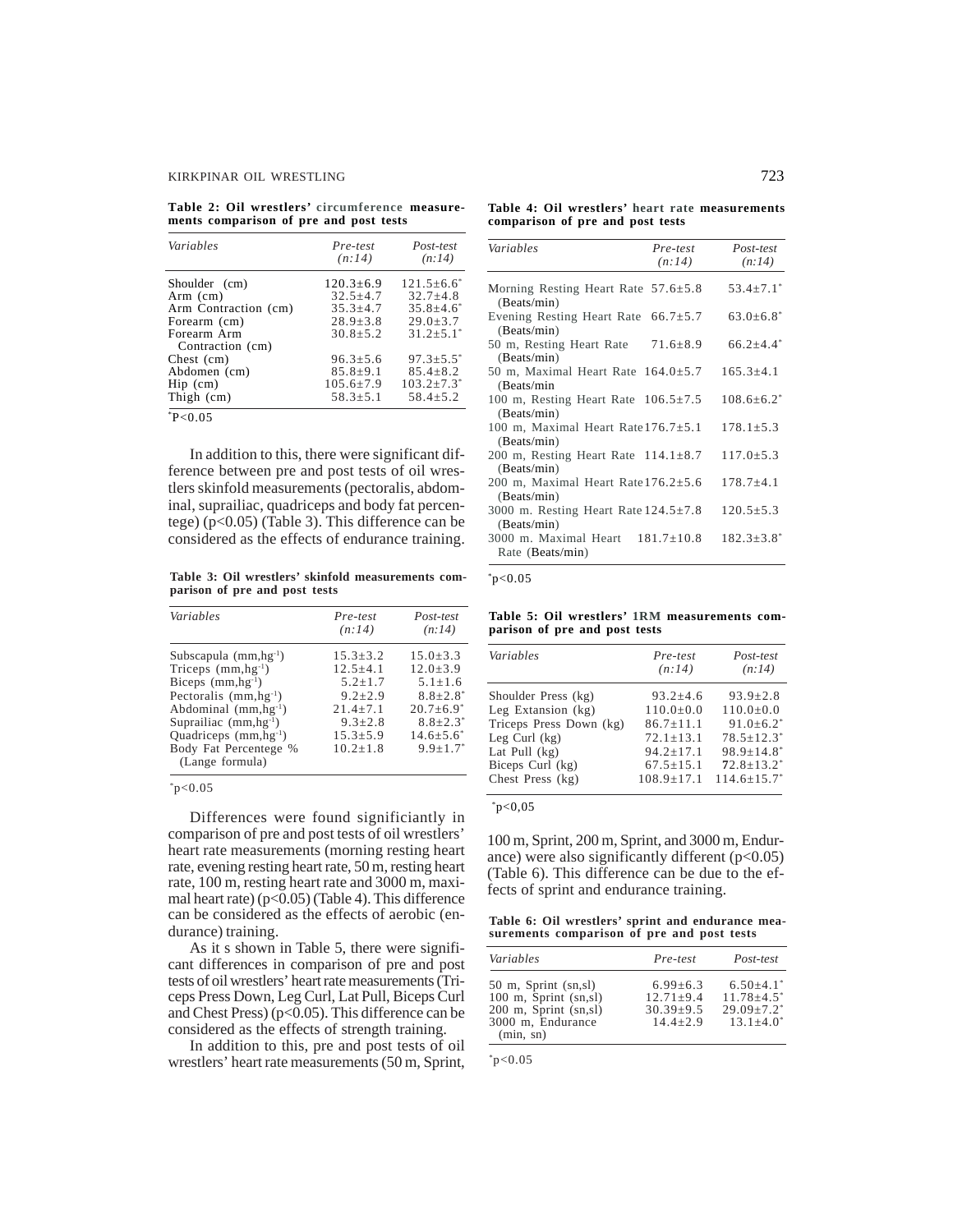#### **DISCUSSION**

Ramirez-Velez et al. (2014) identified Body Mass as, 66.3±10.6 kg, 61.5± 71.2 kg. Rahmani et al. (2007) identified fat percentege as 50 kg 6.9 $\pm$ 1.9, 55 kg 9 $\pm$ 1.2, 60 kg 10.4 $\pm$ 2.4, 66 kg 9.7 $\pm$ 2.2, 74 kg 10.3±2.4, 84 kg 10.1±2.6, 96 kg 11.9±2.1, 120 kg  $20.1\pm6$  kg. In similar studies, body fat (%) 8.4 (Mirzai et al. 2011), body fat  $(\%)$  7.66  $\pm$  3.4 (Samuel et al. 200), (%) 8.4 have determined. In other studies, fat percentage pretest (%) Preseason 8.91±3.32, Midseason 8.92±2.86 Prenationals 9.62±2.09, Postseason 12.52±3.65 (Thomas et al. 2008). In a previous study, it was demonstrated that fat percentage (FM %) pretest value of adolescent male wrestlers was 8.03 (Roemmich and Sinning 1997). In another study, FM percent of young male wrestlers 8.4 (Silva et al. 1981) and male wrestlers was found as 14-10 (Ransone and Hughes 2004). This value was similar to the mean FM percent values of the wrestlers of previous studies percent body fat identified as 13.6±3.0. (Ramirez-Velez et al. 2014).

Similar to the results of this study Saad (2012) found that, heart rate resting (Beats/min) 68.67±2.46, Heart rate effort (Beats/min) 181.92± 4.42. In similar studies, male wrestlers have determined 61 beats min-1 heart rate. After the initial anticipatory response, heart rate increases in direct proportion to exercise intensity until a maximum heart rate is reached. Maximum heart rate is estimated with the formula 220-age, but this is only an estimation and not particularly accurate. The only direct method for determining maximum heart rate is to exercise at increasing intensities until a plateau in heart rate is found despite the increasing work rate (Ahmed 2012).

In similar studies, Lightweight (n=20) warmup 104.2±11.0 bout 189.7±9.6 bout 2 189.4±7.7 bout 3 190.6±9.1 5 min recovery 9.2±3.2. 8.8±2.2,  $120.1\pm7.6$  middleweight (n=20) warm-up 106.6±15.0 bout 1 183.9±8.7, bout 2 188.1±5.7, bout 3 188.5±7.4, 5 min recovery 122.5±6.6 heavyweight  $(n=20)$  warm-up  $106.6\pm12.7$ , bout 1 188.8 $\pm$ 5.8, bout 2 191.0±8.0, bout 3 189.2±8.2 5 min recovery 124.9±8.1 have been determined (Karninciae et al. 2013). Widermans and Hagen (1982) determined, rest hearth rate  $56-54-52$  beats. min<sup>-1</sup>, maximum exercise 196-200-188 beats.min-1. Harbili et al. (2007) determined the heart rates in active and passive resting as 69.9±5.5 pulse/min. heart rate, in the end of the test as 69.9±5.5 pulse/min., as  $141.7\pm14.3$  pulse/min 10 mins later for the active resting group; the heart rates for the passive resting group as 72.5±5.6 pulse/min, in the end of the test as  $178.4 \pm 11.5$  pulse/min., as  $118.8 \pm 10.9$ pulse/min. 10 mins. In a study on Canadian Olympic free style wrestlers, found the average of the total numbers of heart rates as a result of maximal hard training as 187±8 pulse/min (Song and Garvie 1980). In a study about the comparisons of the threshold values obtained from lactate minimum test and standard incremental exercise tests, Carter et al. (2000) registered the number of heart rate as  $167\pm15$  pulse/min,  $168\pm11$  pulse/ min. In a study about comparing  $MaxVO<sub>2</sub>$  and the lactate values and two different incremental treadmill protocol on elite athletes, Özgur (2005) found the maximal heart rates of the athletes as (191.14±8.18 pulse/min).

Aydos et al. (1991) determined one maximum repetition bench press of the basketballers as  $79.5 \pm 14.0$  kg, of the volleyball players as  $72.0\pm10.2$  kg, of the wrestlers as  $94.2\pm20.1$  kg, of weightlifters as 109.5±10.3 kg. (Saad 2012). In similar studies bench press 1 RM 85 kg (Mirzai et al. 2008), bench press 1RM 105 kg. (Mcguigan et al. 2006). It has previously been shown that absolute strength and power are the important components of wrestling (Kraemer et al. 2004). In similar studies 40 yd 4.57 s, Greco roman wrestlers 4.90 s, freestyle 5.12 s, have determined (Mirzai et al. 2008).

# **CONCLUSION**

Oil wrestlers are applied to the camp period of intensive training to be (have) effective features that combine one-way instead of training is important for the development of all features were observed. Training program can be provided as a model.

#### **RECOMMENDATIONS**

Performance of Oil Wrestlers are influenced by many factors. We think that continuation in strength training will be beneficial, especially intended for arm, abdomen and quadriceps areas in strength trainings. Planning the endurance trainings two months in advance can be efficacious for neurologic adaptation.

# **ACKNOWLEDGMENTS**

I thank to Alisan Yavuz for contribution in terms of training and study.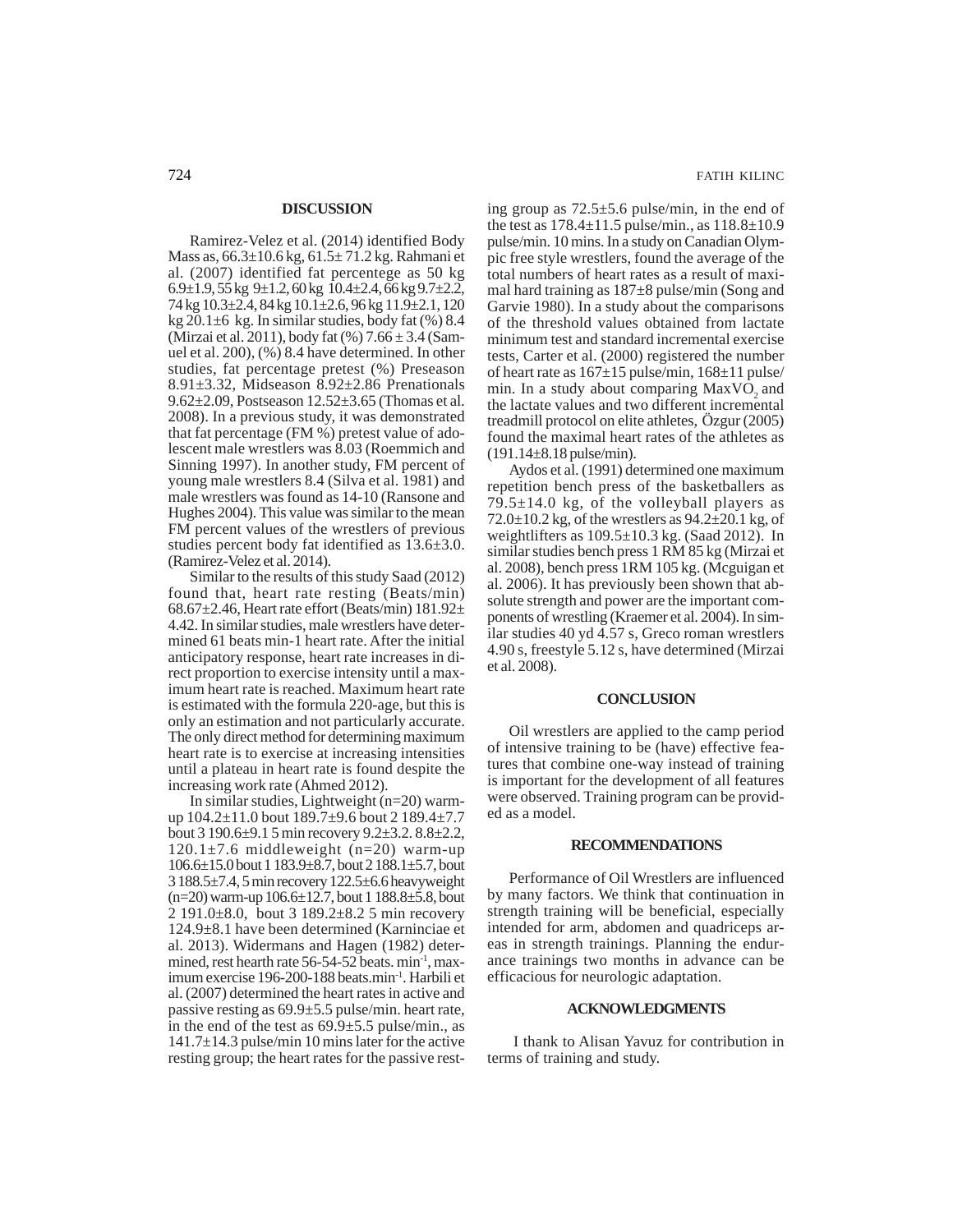#### **REFERENCES**

- Açikada C, Ergen E, Alpar R, Sarpyener K 1991. Investigation of body composition parameters of male athletes. *Hacettepe University Journal of Sport Sciences*, 2(2): 11.
- Anderson CE, Sforzo GA, Sigg JA 2008. The effects of combining elastic and free weight resistance on strength and power in athletes. *Journal of Strength and Conditioning*, 22(2): 567-74.
- Aydos L, Pepe H, Karakus H 2004. Some team and individual sports to investigate the relative strength value. *Kirsehir Gazi University Faculty of Education*, 5(2): 305-315.
- Balabinis CP, Psarakis CH, Moukas M, Vassiliou MP, Behrakis PK 2003. Early phase changes by concurrent endurance and strength training. *Journal of Strength and Conditioning Research*, 17(2): 393- 401.
- Basar S, Duzgun I, Guzel NA, Cicioglu I, Çelik B 2014. Differences in strength, flexibility and stability in freestyle and Greco-Roman wrestlers. *Journal of Back and Musculoskeletal Rehabilitation*, 27(3): 321-330.
- Bompa T 1999. *Periodization Theory and Methodology of Training*. Champaign, IL: Human Kinetics.
- Callan SD, Brunner DM, Devolve KL, Mulligan SE, Hesson J, Wilber RL, Kearney JT 2000. Physiological profiles of elite freestyle wrestlers*. Journal of Strength and Conditioning Research,* 14: 162-169.
- Carter H Jones AM, Doust JH 2000. Changes in blood lactate and pyruvate concentrations and the lactate-to-pyruvate ratio during the lactate minimum speed test. *Journal of Sports Sciences*, 18(3): 213- 225.
- Cinar G, Tamer K 1994. Lactate profiles of wrestles who participated in 32nd European free-style wrestling championship. *J Sports Medicine and Physical Fitness*, 34: 156-160.
- Cvetkovic C, Maric J, Marelic N 2005. Technical efficiency of wrestlers in relation to some anthropometric and motor variables. *Kinesiology,* 37(1): 74- 83.
- Harbili E, Inal AN, Gökbel H, Harbili S, Akkus H 2007. Elimination of active recovery after intense exercise effects on blood lactate. *Journal of General Medicine*, 17(4): 191-196
- Holviala J, Kraemer WJ, Sillanpää E, Karppinen H, Avela J, Kauhanen A, Häkkinen A, Häkkinen K 2012. Effects of strength, endurance and combined training on muscle strength, walking speed and dynamic balance in aging men. *Eur Journal of Appl Physiol*, 112(4): 1335-1347.
- Horswill CA 1992. Applied Physiology of Amateur Wrestling. Sports Med,  $14(2)$ : $114-143$ . From <http:/ /www.kirkpinar.com/home.php? link=yaglamaanddil=en>
- Karninèic H, Krstulovic S, and Baic M 2013. The influence of body weight on chosen physiological parameters in wrestling. *Journal of Human Kinetics*, 37(1): 119-127.
- Kilinç F 2008. An intensive combined training program modulates physical, physiological, biomotoric, and technical parameters in women basketball players. *The Journal of Strength and Conditioning Research,* 22(6): 1769-1778.
- Kraemer WJ 2002. *Periodized Training Programmes for Athletes.* In: WH Kraemer, K Hakkinen (Eds.): *Strength Training for Sport.* Oxford: Blackwell Science, pp. 101-108.
- Kraemer WJ, Fry AC, Rubin MR, Triplett-Mcbride T, Gordon SE, Koziris LP, Lynch JM, Volek JS, Meuffels DE, Newton RU, Fleck SJ 2001. Physiological and performance responses to tournament wrestling. *Medicine and Science in Sports and Exercise,* 33: 1367-1378.
- Kraemer WJ, Vescovi JD, Xon Di P 2004. The physiological basis of wrestling: Implications for conditioning programs. *Journal of Strength and Conditioning,* 26: 10-15.
- McGuigan MR, Winchester JB, Erickson T 2006. The importance of isometric maximum strength in college wrestlers. *Journal of Sports Science and Medicine*, 5(CSSI): 108-113.
- Mirzaei B, Akbar NA 2008. A skill profile of elite Iranian Greco-Roman wrestlers. *World Journal of Sport Sciences,* 1(1): 08-11.
- Mirzaei B, Curby DG, Barbas I, Lotfi N 2011. Anthropometric and physical fitness traits of four-time World Greco-Roman Wrestling Champion in relation to national norms: A case study. *Journal of Human Sport and Exercise*, 6(2): 406-413
- Mirzaei B, Rahmani-Nia F, Moghadam MG, Ziyaolhagh SJ, Rezaei A 2012. The effect of Ramadan fasting on biochemical and performance parameters in collegiate wrestlers. *Iran J Basic Med Sci*, 15(6): 1215–1220.
- Ozgür T 2005. *VO2 Max Lactate Levels in Elite Athletes and Two Different Step-Up (Incremental) Treadmill Protocol Comparison with*. PhD Thesis, Unpublished. Kocaeli: University of Kocaeli.
- Rahmani-Nia F, Mirzaei B, Nuri R 2007. Physiological profile of elite Iranian Junior Greco-Roman wrestlers. *International Journal of Fitness*, 3: 49-54.
- Ramirez-Velez R, Argothyd R, Meneses-Echavez JF, Sanchez-Puccini MB, Lopez-Alban CA, Cohen DD 2014. Anthropometric characteristics and physical performance of Colombian elite male wrestlers. *Asian J Sports Med*, 5(4): e23810, 1-4
- Ransone J, Hughes B 2004. Body-weight fluctuation in collegiate wrestlers: Implications of the National Collegiate Athletic Association Weight-Certification Program. *Journal of Athletic Training*, 39(2): 162- 165.
- Roemmich JN, Sinning WE 1997. Weight loss and wrestling training: Effects on nutrition, growth, maturation, body composition, and strength. *Journal of Applied Physiology,* 82: 1751-1759.
- Saad AH 2012. Physiological profile of the young Egyptian wrestlers world. *Journal of Sport Sciences,* 6(1): 45-50.
- Samuel DC, Diane MB, Kevin L, Devolve S, Mulligan E, Hesson J, Randall LW, Jay TK 2000. Physiological profiles of elite freestyle wrestlers. *Journal of Strength and Conditioning Research*, 14(2): 162– 169.
- Silva JM, Shultz BB, Haslam RW, Murray DA 1981. Psychophysiological assessment of elite wrestlers. *Research Quarterly for Exercise and Sport,* 52: 348- 358.